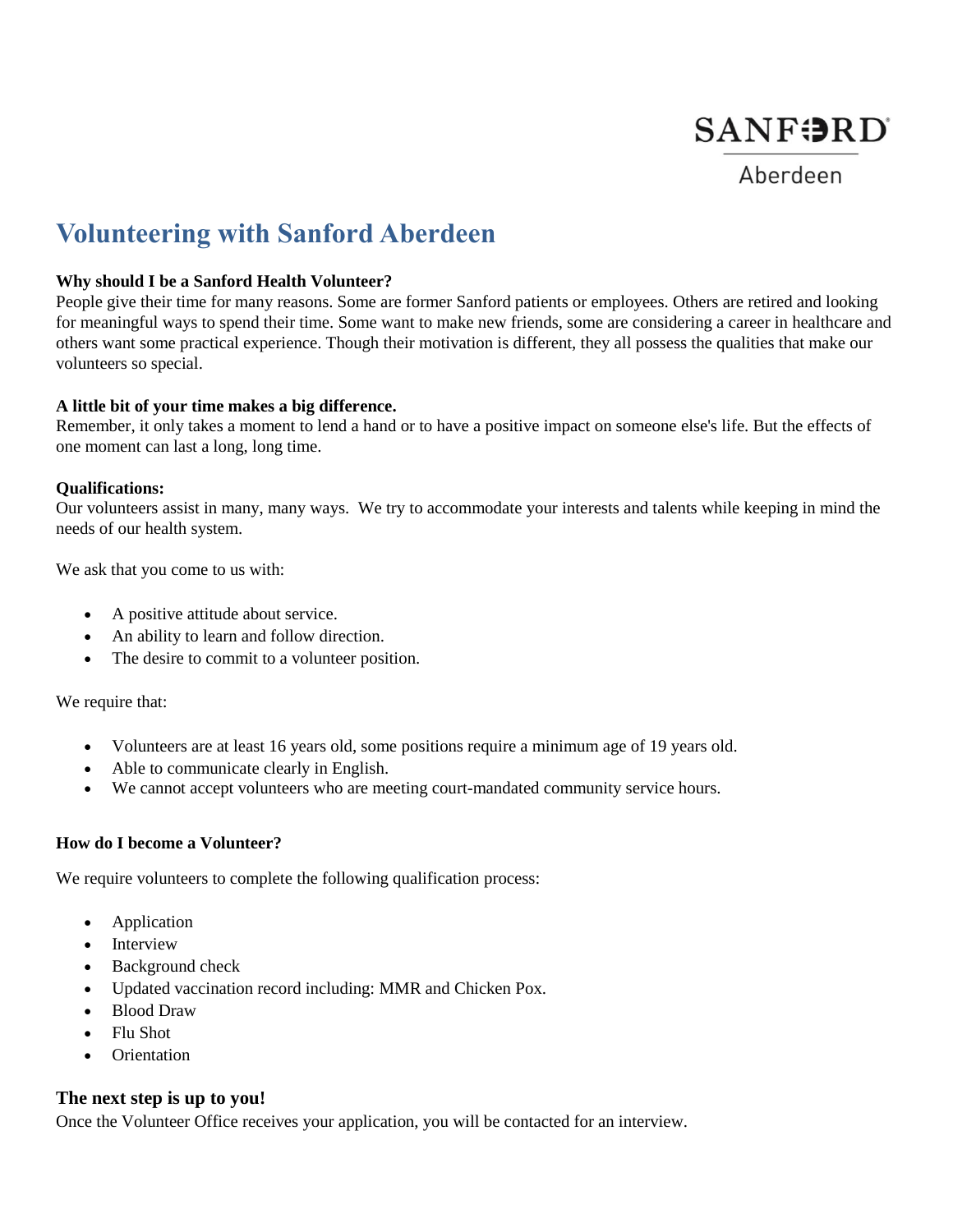

Aberdeen

# Sanford Aberdeen Volunteer Application

| Do you belong to the Retired Senior Volunteer Program? Yes: __________ No: _________ |  |
|--------------------------------------------------------------------------------------|--|

### **Availability**

Please indicate the days and times you are usually available to volunteer:

|                  | <b>Sunday</b> | <b>Monday</b> | <b>Tuesday</b> | Wednesday | <b>Thursday</b> | Friday | <b>Saturday</b> |
|------------------|---------------|---------------|----------------|-----------|-----------------|--------|-----------------|
| <b>Morning</b>   |               |               |                |           |                 |        |                 |
| <b>Afternoon</b> |               |               |                |           |                 |        |                 |
| Evening          |               |               |                |           |                 |        |                 |

### **My availability is:**

From (list month, day and year):\_\_\_\_\_\_\_\_\_\_\_\_\_\_\_\_\_\_\_\_\_\_\_\_\_\_\_\_\_\_\_\_\_\_\_\_\_\_\_\_\_\_\_\_\_\_\_\_\_\_\_\_

 $To$  (list month, day and year): $\Box$ 

### **Assignment Preference (Check all that apply):**

Clinic Greeter: \_\_\_\_

Emergency Entrance Greeter: \_\_\_\_

Imaging Department Greeter: \_\_\_\_\_

Café Hostess: \_\_\_\_\_

### **Current Academic Status:**

Name of School: \_\_\_\_\_\_\_\_\_\_\_\_\_\_\_\_\_\_\_\_\_\_\_\_\_\_\_\_\_\_\_\_\_\_\_\_\_\_\_\_\_\_\_\_\_\_\_\_\_\_\_\_\_\_\_\_\_\_\_\_\_\_\_\_\_\_\_\_\_\_

| Year in School: | Area of Study |
|-----------------|---------------|
|                 |               |

Anticipated Graduation Date: